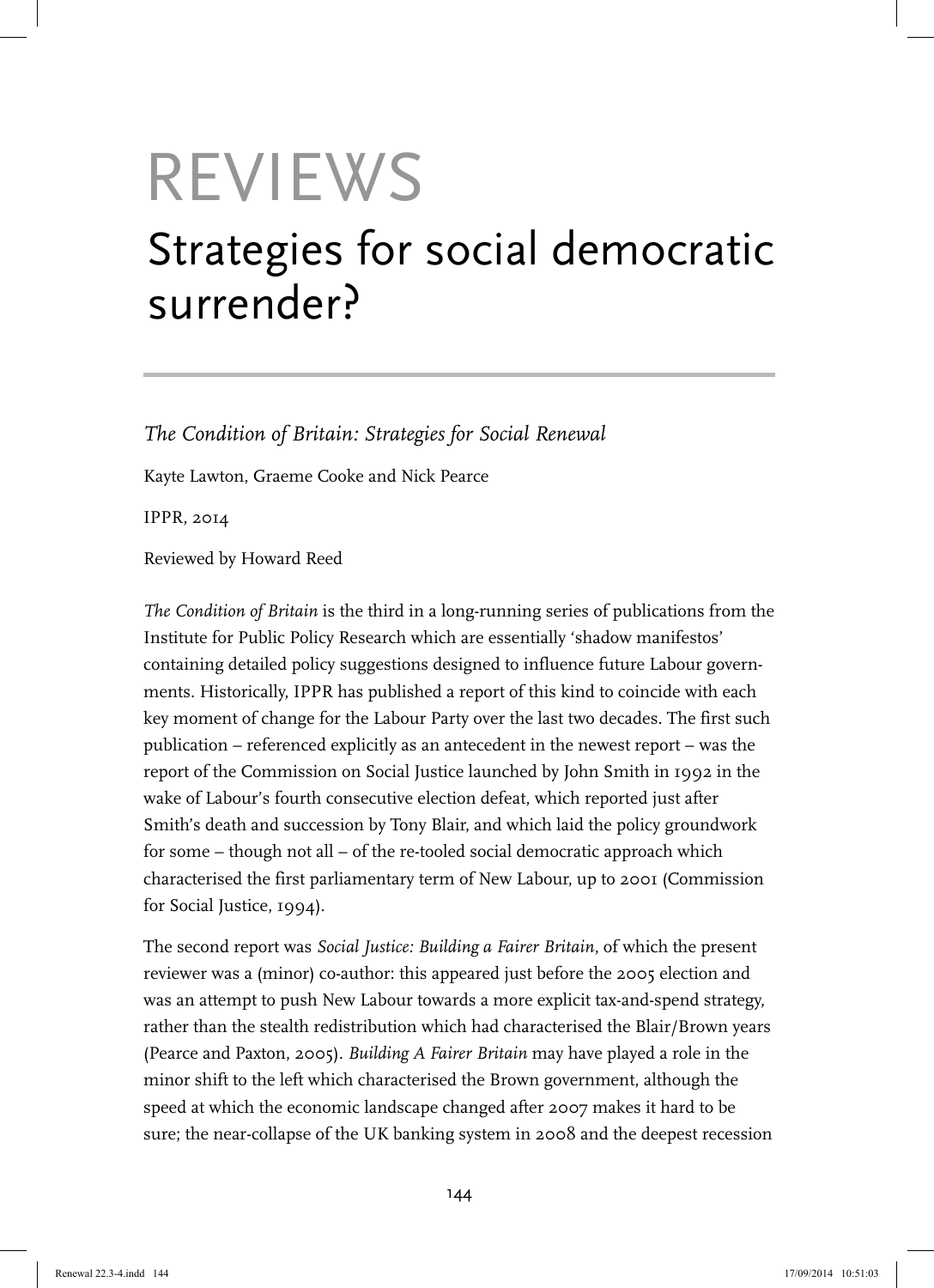in a century were probably bigger factors (totally unforeseen by the authors of *Building a Fairer Britain*, although in their defence they were hardly alone in that).

### **Securing Osborne's legacy**

Unlike the 1994 Social Justice report, the 2005 report is completely unmentioned in *The Condition of Britain*. This is an unfortunate omission but is probably because the authors would have some difficult explaining to do if they had made reference to the 2005 recommendations – because the IPPR is now recommending the complete opposite of what it recommended back then. Nine years ago Nick Pearce and co-authors were arguing for a modest increase in government spending as a share of Gross Domestic Product (at full employment) from 42 per cent to 45 per cent to funnel further resources into social security, childcare and early years interventions to reduce poverty and inequality. In 2014, the very same Nick Pearce (with different co-authors) instead accepts more or less *en masse* the Coalition Government's draconian cuts in public expenditure (which are forecast by the IMF to leave the UK with the smallest public spending as a percentage of GDP of any G7 country by 2017: Taylor-Gooby, 2012) – including over  $f_3$ 0 billion cuts in social security benefits and tax credits, which fall very heavily on the poorest families (see e.g. Reed and Portes, 2014, chapter 4) – as a *fait accompli*. Equally worryingly for the future of social justice, the IPPR also acquiesces to more than  $f_2$ o billion of hugely regressive reductions in income and corporation tax which George Osborne has enacted as a huge giveaway to middle and upper income families while pretending to be trying as hard as possible to close the deficit.

Before discussing the recommendations of this report in any detail, it is important to be crystal clear that its capitulation to George Osborne's economic agenda means it is a complete and utter failure in terms of offering an alternative to the Coalition Government's neo-Thatcherite small-state model for government – and that this marks a substantial shift to the right for the IPPR in 2014 compared to 2005. I would go so far as to say that the subtitle of the report should really be 'Strategies for social democratic surrender', because that is what its political positioning amounts to; a colossal betrayal of the British left. If George Osborne received a copy of *The Condition of Britain* for his holiday reading he will be feeling very flattered; if Labour comes into office intending to implement this programme, Osborne can rest assured that none of his legacy is at risk.

The saddest aspect of this whole enterprise is that, although the framing is fatally flawed, many of the IPPR's detailed policy proposals in the third section of the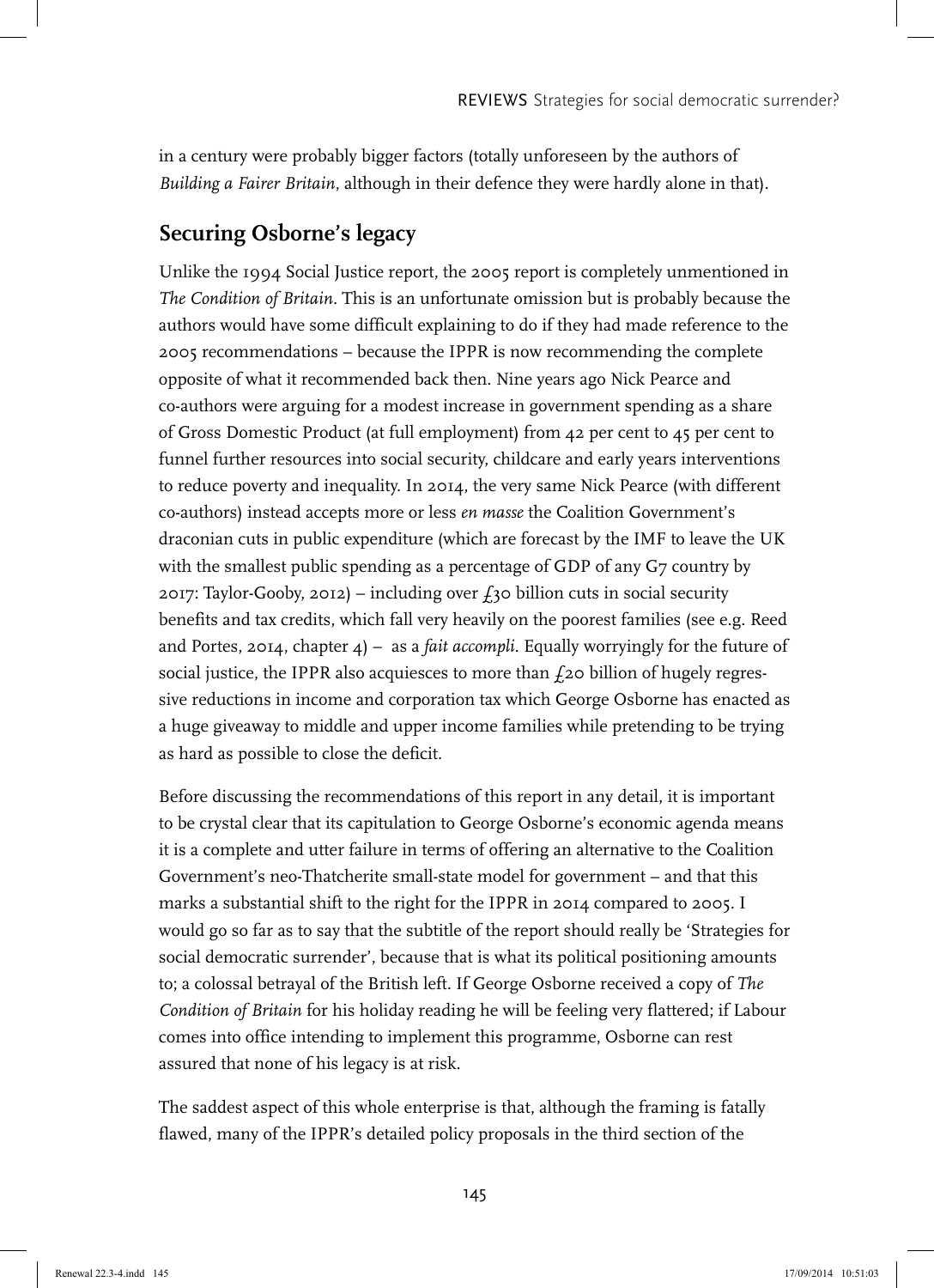report are good, within the (severe) limits of the constraints the co-authors have set themselves. The report's suggestions on criminal justice reform, restructuring local government to allow the most effective councils a lot more power and autonomy, universal childcare and parental leave are all very welcome, and by far the best part of the report. However, not all the proposals are worthwhile, even on their own terms, and sometimes the IPPR completely misses the mark: for example, a future Labour government would be ill-advised to waste time and effort trying to revive the 'contributory principle' in the benefits system by ring-fencing the National Insurance fund, which completely ignores the reality that National Insurance increases have been used as a more politically expedient alternative to income tax hikes for at least thirty-five years. This is one area where the IPPR should actually have listened to George Osborne a little more; his long-term proposal to merge income tax with National Insurance contributions is one of his only sensible ideas (although it is nowhere near being implemented). Meanwhile, the proposal to part-fund universal childcare through real-terms reductions in Child Benefit for older children robs little Peter to pay littler Paul, and is likely to increase child poverty, while the effect of universal childcare on parental employment (compared with the current subsidy regime through tax credits/Universal Credit) may not be as positive as is generally assumed (see Emmerson et al., 2014, chapter 8).

#### **The wrong objections to New Labour**

Mention of child poverty brings me to the second fundamental weakness of *The Condition of Britain*, which is that it spits in the face of some of New Labour's biggest achievements while not addressing some of its biggest weaknesses. The Blair and Brown Governments made substantial improvements to the living standards of lower-and-middle income families in the UK by combining redistribution through the tax and benefit system with large-scale real terms increases in investment in (some) key public services. To be sure, progress was markedly uneven; child poverty was still far above the government's target level by 2010, the tax system not progressive enough and still riddled with widespread avoidance and loopholes for the rich, and many public services outside the priority areas of the NHS and education – particularly social care and public housing – were still woefully underfunded when Gordon Brown walked out of 10 Downing Street for the last time. But nonetheless these were genuine and worthwhile achievements which *The Condition of Britain*  should surely be celebrating: instead the report trashes the New Labour record for all the wrong reasons, recycling crude right-wing propaganda from the Centre for Social Justice to argue that redistribution through the benefit and tax credit in the 2000s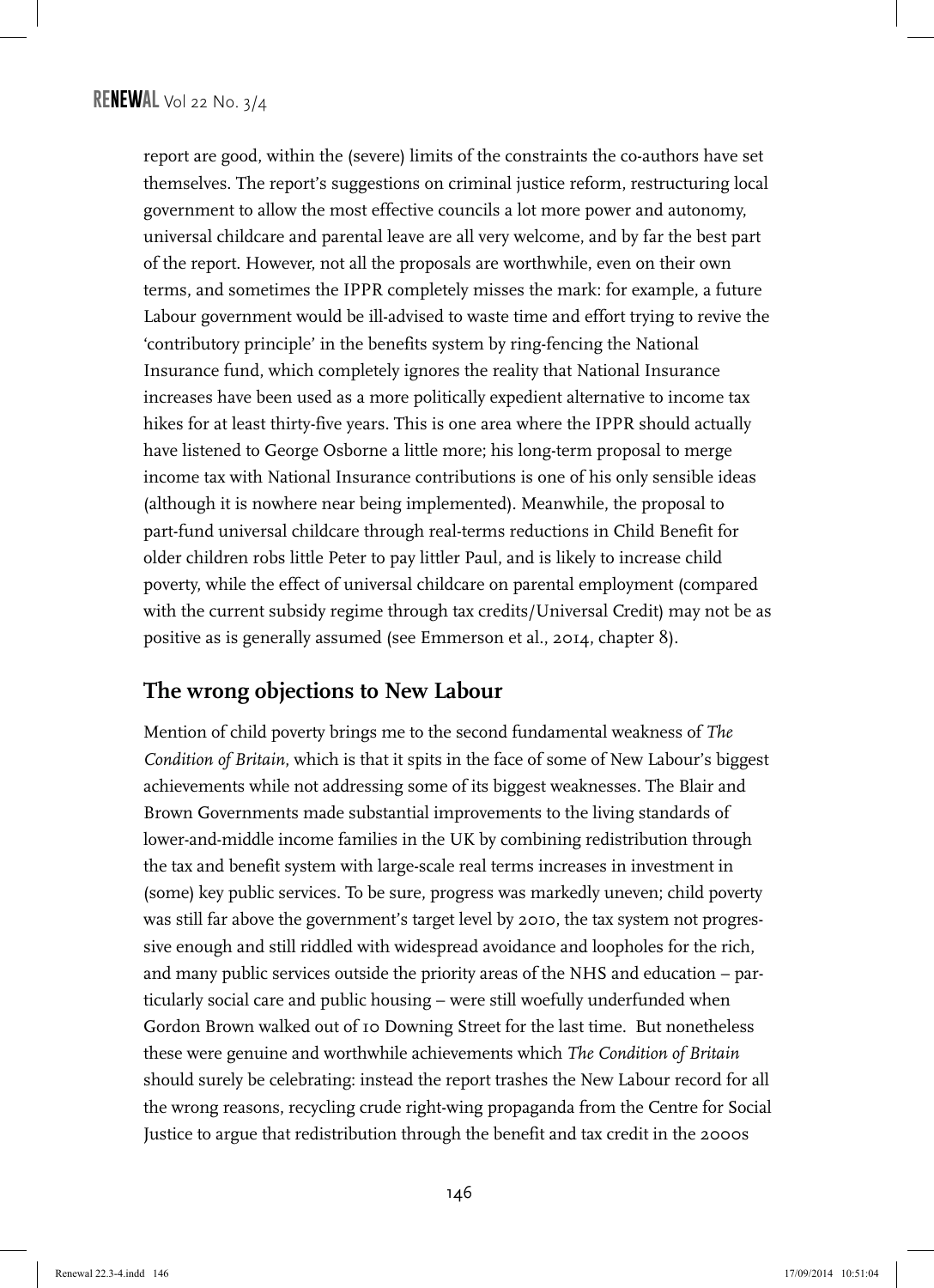was 'unsustainable', despite the fact that overall social security expenditure actually *fell* as a proportion of GDP between the decade between 1997-98 and 2007-08, and only increased after that because of the severity of the 2008 crash (Browne and Hood, 2012, figure 4.1). Conservative (big and small "c") thinking runs all the way through this report like a stick of Bournemouth rock, from the failure to consider large-scale tax increases on the wealthiest and richest to fund renewal of Britain's public services and social security (1), through the omission from the report of any reference to the huge potential for increased trade union membership and collective bargaining arrangements to increase wages, which have now been falling at the middle and bottom of the earnings distribution for six years straight (see e.g. Lansley and Reed, 2013), right through to the complete lack of any reference to climate change or environmental policy – an extraordinary lacuna given that this is arguably the IPPR's very strongest and most important area of policy contribution over the last decade. The report also completely ignores perhaps the biggest medium-term threat to Britain (and other European countries') social renewal – the Transatlantic Trade and Investment Partnership (TTIP), an EU-US trade agreement which threatens to replace government by the democratically-elected representatives of the people with government by multi-national corporations through secret courts. When clear and present dangers like TTIP are not even mentioned, it's hard to take the report seriously as any kind of strategy for government.

In summary, while *The Condition of Britain* offers some useful individual policy measures, it falls a long way short of offering any kind of renewal for Britain or the left. In 2014, with the Labour Party still looking a deeply unimpressive opposition, progressive forces are crying out for a blueprint – or if you will, a 'redprint' – which would crystallise the immense anger and frustration over the Coalition Government's exploitation of the economic crisis as an excuse to gut the public sector and deliver huge giveaways to middle-to-upper Britain at the expense of the least well-off and most vulnerable parts of society; a radical and transformative economic and political programme which would expose the lies that post-crash, 'Con-Dem' Britain is built on and offer a new path to a more equal, sustainable and prosperous post-capitalist settlement. Glimpses of such a strategy exist, in the series of *Plan B* reports from Compass (see e.g. Reed, 2013), much of the research programme of the New Economics Foundation, and elsewhere in the UK. *The Condition of Britain*, despite being keenly anticipated and marketed as a true 'game-changer', is sadly not anything of the kind... rather, it is for the most part the absolute embodiment of 'business-as-usual' for British capitalism. And for the centre-left, that is a tragedy.